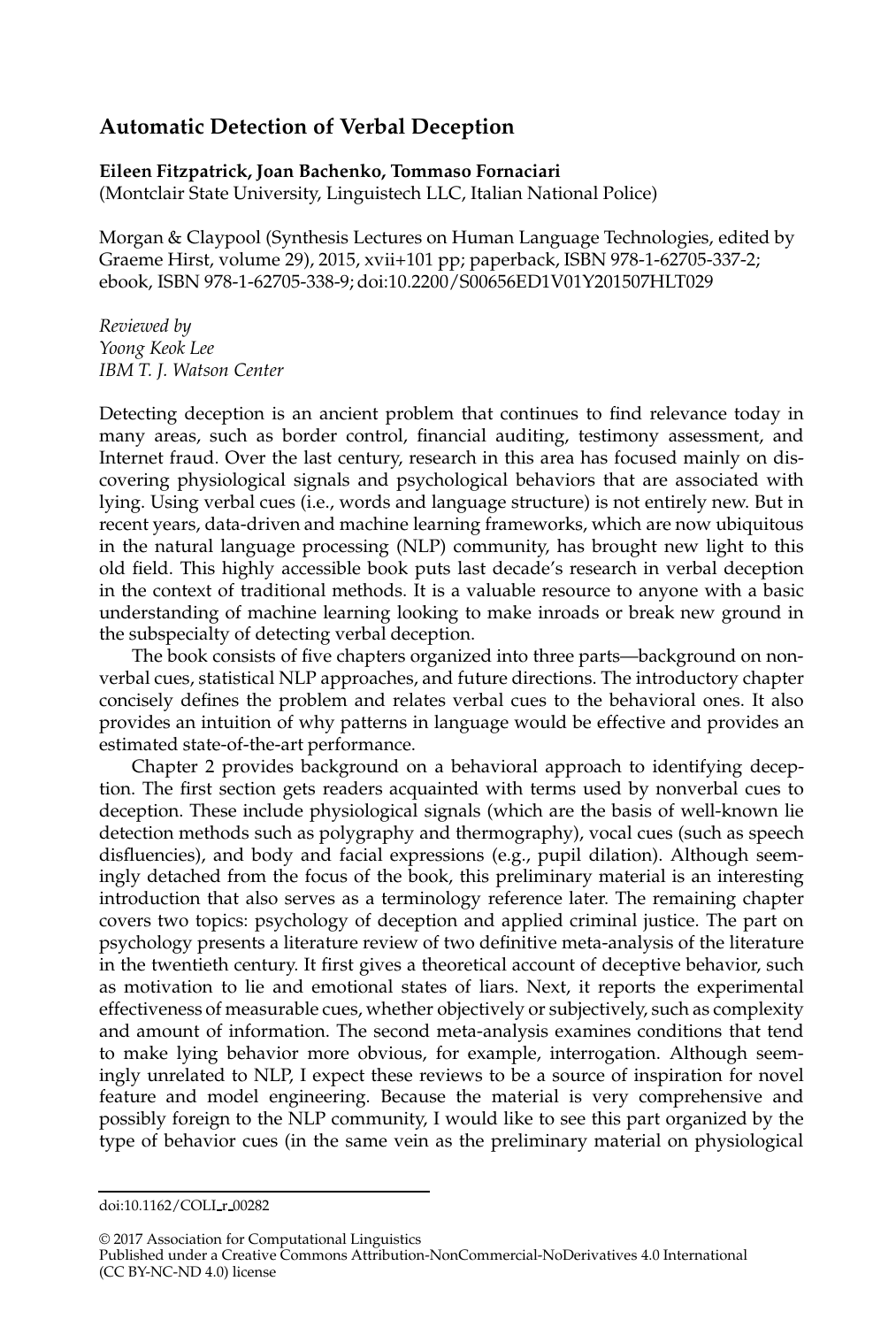signals), instead of being presented as a summary of two individual papers. A tabular summary of the effectiveness of each cue would also be very useful. The next major topic in this chapter describes how theory is put to practice in criminal justice. This part describes three real-world methodologies used by law enforcement agencies to vet court witnesses. The relevance to NLP is more apparent here because verbal cues, whether spoken or written, are used to score legal statements, although rather subjectively. The chapter ends with an evaluation of a commercial product for assessing the veracity of legal statements. The concluding topic of evaluation naturally brings us to the question of obtaining ground truth data, which is the focus of the next chapter.

Chapter 3 is dedicated to data collection in spoken and written media. It begins by discussing, on one hand, imperfections of the laboratory setting for producing realistic data, and, on the other hand, challenges of establishing ground truth in realistic environments. The rest of the chapter describes how linguistic corpora are acquired in three domains—legal, financial, and mass media. There are numerous examples of the sources of raw data and how ground truth is determined. I am particularly interested in the use of online resources to construct data sets, although the discussion of the mass media domain is unexpectedly short in comparison to the other two domains. Exploiting crowdsourcing efforts also comes to mind immediately, but it is omitted from this chapter. I later realized that the next chapter actually reports a data set that is constructed with the use of Amazon Mechanical Turk, but I think a brief mention here would be very appropriate.

Chapter 4 is the core of this book—NLP systems that distinguish false narratives from true ones. It is organized into three sections and a conclusion. The first section presents the text classification set-up that is now standard in many NLP tasks supervised learning models, training/test data splits, classification performance metrics, baseline measures, and standard NLP preprocessing procedures. It also discusses the difficulty of establishing baselines and upper bound performance measures. Nevertheless, readers can find solutions that are adopted in practice. The next section describes variations of the task which I find interesting, because they are rather unique to this area. For example, instead of viewing deception identification as a standard document classification problem, we can also aim to identify fraudulent authors, incorrect claims, or even recover omissions of critical information. The remainder of this section repeats issues related to feature variations and obtaining ground truth that are detailed in other sections, so I think they can be omitted. The third section presents systems that have been built in the last decade. It begins with an investigation of models based on the standard *n*-gram representation. The first system detects scam tweets using the suffix-tree algorithm. I think the objective that it aims to optimize deserves a brief mention. The other remaining *n*-gram-based systems use data artificially generated from Amazon Mechanical Turk. There is also an informative comparison of different variants of the basic set-up, for example, cross-domain evaluations and the interaction of learning algorithms and various sizes of *n*-grams. There is also an interesting system that performs one-class learning (i.e., learning only from positive [deceptive] and unlabeled data). The rest of the section details a wide variety of systems that go beyond *n*-grams. They utilize elaborate lexical features, word categories, and syntactic features obtained from parse trees. A particularly useful resource is the Linguistic Inquiry and Word Count lexicon, which is constructed by psychologists to characterize cognitive change. Overall, the section contains a comprehensive and fairly well organized coverage of models. What I hope to see is a summary of data sets and a systematic comparison of models to consolidate research results in this area.